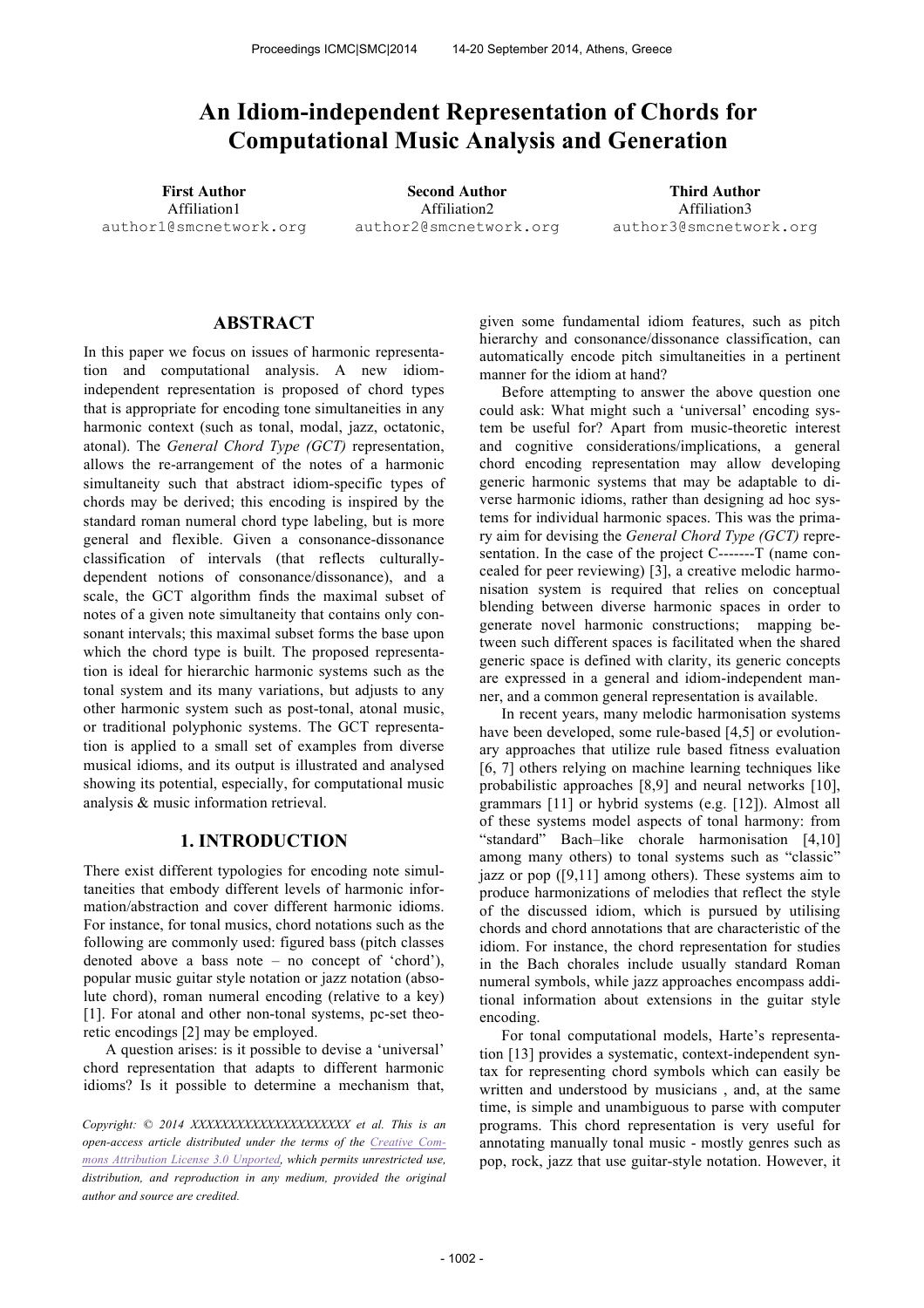cannot be automatically extracted from chord reductions and is not designed to be used in non-tonal musics.

In this paper, firstly, we present the main concepts behind the *General Chord Type* representation and give an overall description, then, we describe the GCT algorithm that automatically computes chord types for each chord, then, we present examples form diverse music idioms that show the potential of the representation and give some examples of applying statistical learning on such a representation, and, finally, we will discuss problems and future improvements.

# **2. REPRESENTING CHORDS**

Harmonic analysis focuses on describing the harmonic content of pitch collections/patterns within a given music context in terms of harmonic labels, classes, functions and so on. Harmonic analysis is a rather complex musical task that involves not only finding roots and labelling chords within a key, but also segmentation (points of harmonic change), identification of non-chord notes, metric information and more generally musical context [14]. In this paper, we focus on the core problem of labelling chords within a given pitch hierarchy (e.g. key); thus we assume that a full harmonic reduction is available as input to the model (manually constructed harmonic reductions).

Our intention is to create an analytic system that may label *any* pitch collection, based on a set of user-defined criteria rather than on standard tonal music theoretic models or fixed psychoacoustic properties of harmonic tones. We intend our representation to be able to cope with chords not only in the tonal system, but any harmonic system (e.g. octatonic, whole-tone, atonal, traditional harmonic systems, etc.).

Root-finding is a core harmonic problem addressed primarily following two approaches: the standard stackof-thirds approach and the virtual pitch approach. The first attempts to re-order chord notes such that they are separated by (major or minor) third intervals preserving the most compact ordering of the chord; these stacks of thirds can then be used to identify the possible root of a chord (see, for instance, recent advanced proposal by [15]). The second approach, is based on Terhard's virtual pitch theory [16] and Parncutt's psychoacoustic model of harmony [17]; it maintains that the root of a chord is the pitch most strongly implied by the combined harmonics of all its constituent notes (intervals derived from the first members of the harmonic series are considered as 'root supporting intervals').

Both of these approaches rely on a fixed theory of consonance and a fixed set of intervals that are considered as building blocks of chords. In the culture-sensitive stack-of-thirds approach, the smallest consonant intervals in tonal music, i.e. the major and minor thirds, are the basis of the system. In the second 'universal' psychoacoustic approach, the following intervals, in decreasing order of importance, are employed: unison, perfect fifth, major third, minor seventh, and major second. Both of these approaches are geared towards tonal harmony, each with its strengths and weaknesses (for instance, the second approach has an inherent difficulty with minor harmonies). Neither of them can be readily extended to other idiosyncratic harmonic systems.

Harmonic consonance/dissonance has two major components: Sensory-based dissonance (psychoacoustic component) and music-idiom-based dissonance (cultural component)[18]. Due to the music-idiom dependency component, it is not possible to have a fixed universal model of harmonic consonance/dissonance. A classification of intervals into categories across the dissonanceconsonance continuum can be made only for a specific idiom. The most elementary classification is into two basic categories: consonant and dissonant. For instance, in the common-practice tonal system, unisons, octaves, perfect fifths/fourths (perfect consonances) and thirds and sixths (imperfect consonances) are considered to be consonances, whereas the rest of the intervals (seconds, sevenths, tritone) are considered to be dissonances; in polyphonic singing from Epirus, major seconds and minor sevenths may additionally be considered 'consonant' as they appear in metrically strong positions and require no resolution; in atonal music, all intervals may be considered equally 'consonant'.

Let's examine the case of tonal and atonal harmony; these are probably as different as two harmonic spaces may be. In the case of tonal and atonal harmony, some basic concepts are shared; however, actual systematic descriptions of chord-types and categories are drastically different (if not incompatible), rendering any attempt to 'align' two input spaces challenging and possibly misleading (Figure 1). On one hand, tonal harmony uses a limited set of basic chord types (major, minor, diminished, augmented) with extensions (7ths, 9ths etc.) that have roots positioned in relation to scale degrees and the tonic, reflecting the hierarchic nature of tonal harmony; on the other hand, atonal harmony employs a flat mathematical formalism that encodes pitches as pitch-class sets leaving aside any notion of pitch hierarchy, tone centres or more abstract chord categories and functions. It seems as if it is two worlds apart having as the only meeting point the fact that tones sound together (physically sounding together or sounding close to one another allowing implied harmony to emerge).



**Figure 1.** Is mapping between 'opposing' harmonic spaces possible?

Pc-set theory of course, being a general mathematical formalism, can be applied to tonal music, but, then its descriptive potential is mutilated and most interesting tonal harmonic relations and functions are lost. For in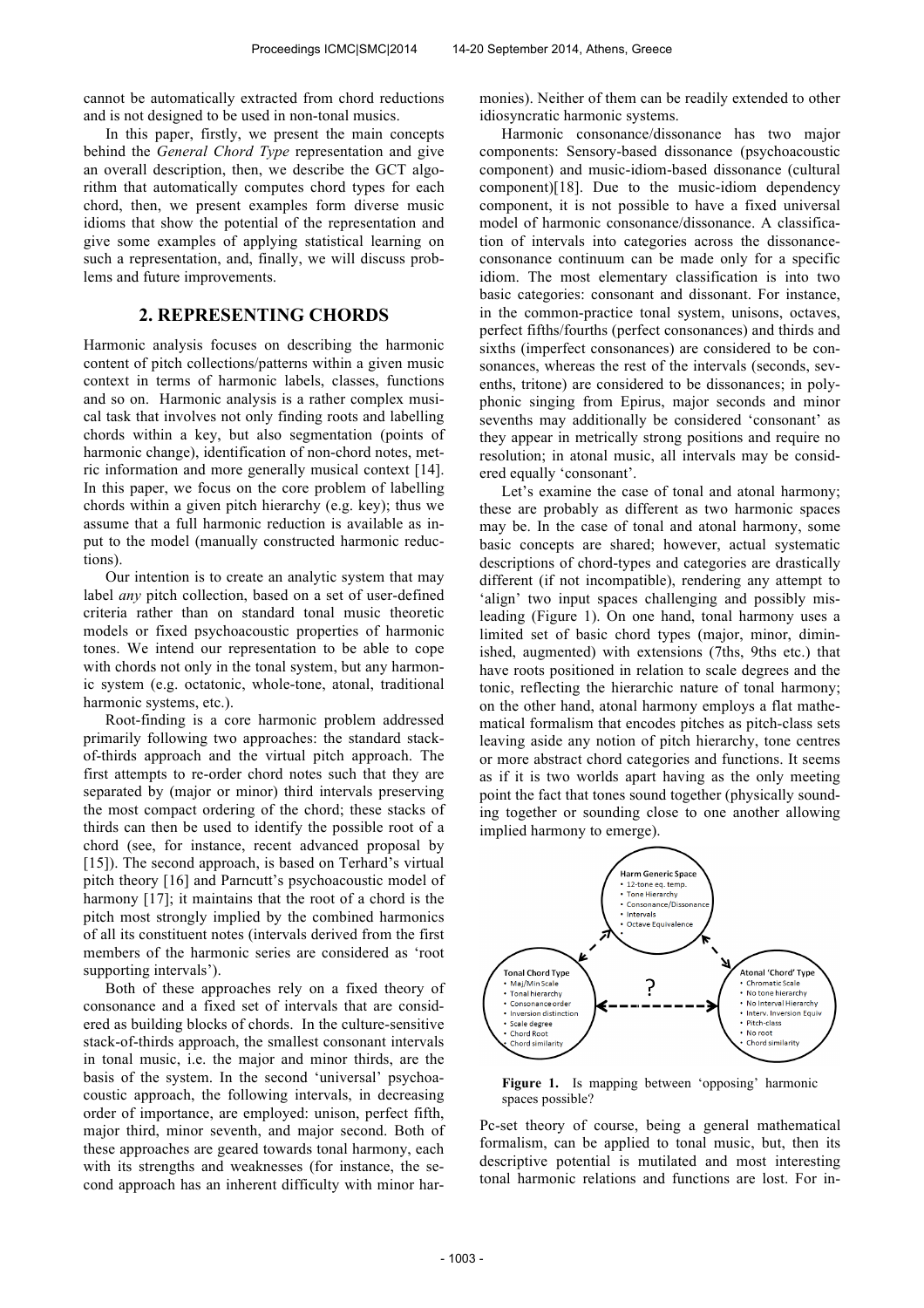stance, the distinction between major and minor chords is lost if Forte's *prime form* is used (037 for both - these two chord have identical interval content), or a dominant seventh chord is confused with half-diminished seventh (prime form 0258); even, if *normal order* is used, that is less general, for the dominant seventh (0368), the root of the chord is not the 0 on the left of this ordering (pc 8 is the root). Pitch-class set theory is not adequate for tonal music. At the same time, the roman-numeral formalism is inadequate for atonal music as major/minor chords and tonal hierarchies are hardly relevant for atonal music.

In trying to tackle issues of tonal hierarchy, we have devised a novel chord type representation, namely the *General Chord Type (GCT)* representation, that takes as its starting point the common-practice tonal chord representation (for a tonal context, it is equivalent to the standard roman-numeral harmonic encoding), but is more general as it can be applied to other non-standard tonal systems such as modal harmony and, even, atonal harmony. This representation draws on knowledge from the domain of psychoacoustics and music cognition, and, at the same time, 'adjusts' to any context of scales, tonal hierarchies and categories of consonance/dissonance.

At the heart of the GCT representation is the idea that the 'base' of a note simultaneity should be consonant. The GCT algorithm tries to find a maximal subset that is consonant; the rest of the notes that create dissonant intervals to one or notes of the chord 'base' form the chord 'extension'. The GCT representation has common characteristics with the stack-of-thirds and the virtual pitch root finding methods for tonal music, but has differences as well (see section 4.3). Moreover, the user can define which intervals are considered 'consonant' giving thus rise to different encodings. As will be shown in the next sections, the GCT representation encapsulates naturally the structure of tonal chords and at the same time is very flexible and can readily be adapted to different harmonic systems.

# **3. THE** *GENERAL CHORD TYPE* **REPRE-SENTATION**

## **3.1 Description of the GCT Algorithm**

Given a classification of intervals into consonant/dissonant (binary values) and an appropriate scale background (i.e. scale with tonic), the *GCT algorithm* computes, for a given multi-tone simultaneity, the 'optimal' ordering of pitches such that a maximal subset of consonant intervals appears at the 'base' of the ordering (left-hand side) in the most compact form. Since a tonal centre (key) is given, the position within the given scale is automatically calculated.

Input to the algorithm is the following:

• Consonance vector: The user defines which intervals are consonant/dissonant. A 12-point vector is employed where each vector entry corresponds to a pitch interval from 0 to 11 - in the current version of the algorithm, Boolean values are used (i.e., consonant=1, dissonant=0). For instance, the vector  $[1,0,0,1,1,1,0,1,1,1,0,0]$  means that the unison, minor and major third, perfect fourth and fifth, minor and major sixth intervals are consonant – dissonant intervals are the seconds, sevenths and the tritone; this specific vector is referred to in this text as the common-practice consonance vector.

- Pitch Scale Hierarchy: The pitch hierarchy (if any) is given in the form of scale tones and a tonic. For instance, a D maj scale is given as: 2, [0,2,4,5,7,9,11], or an A minor pentatonic scale as: 9, [0,3,5,7,10].
- Input chord: list of MIDI pitch numbers (converted to pc-set).

#### *GCT Algorithm (core)* - computational pseudocode

**Input:** (i) the pitch scale (tonality), (ii) a vector of the intervals considered consonant, (iii) the pitch class set (pc-set) of a note simultaneity

**Output:** The roots and types of the possible chords describing the simultaneity

- 1. find all maximal subsets of pairwise consonant tones
- 2. select maximal subsets of maximum length
- 3. **for** all selected maximal subsets **do**
- 4. order the pitch classes of each maximal subset in the most compact form (chord 'base')
- 5. add the remaining pitch classes (chord 'extensions') above the highest of the chosen maximal subset's (if necessary, add octave - pitches may exceed the octave range)
- 6. the lowest tone of the chord is the 'root'
- 7. transpose the tones of the chord so that the lowest becomes 0
- 8. find position of the 'root' in regards to the given tonal centre (pitch scale)

#### **9. endfor**

The GCT algorithm encodes most chord types 'correctly' in the standard tonal system. In example 1, Table 1 the note simultaneity [C,D,F#,A] or [0,2,6,9] in a G major key is interpreted as [7,[0,4,7,10]], i.e. as a dominant seventh chord (see similar example in Section 3.3).

However, the algorithm is undecided in some cases, and even makes 'mistakes' in other cases. In most instances of multiple encodings, it is suggested that these ideally should be resolved by taking into account other harmonic factors (e.g., bass line, harmonic functions, tonal context, etc.). For instance, the algorithm gives two possible encodings for a [0,2,5,9] pc-set, namely minor seventh chord or major chord with sixth (see Table1, example 2); such ambiguity may be resolved if tonal context is taken into account. For the [0,3,4,7] pc-set with root 0, the algorithm produces two answers, namely, a major chord with extension [0,[0,4,7,15]] and a minor chord with extension  $[0, [0, 3, 7, 16]]$ ; this ambiguity may be resolved if key context is taken into account: for instance, [0,4,7,15] would be selected in a C major or G major context and [0,3,7,16] in a C minor or F minor context. Symmetric chords, such as the augmented chord or the diminished seventh chord, are inherently ambiguous; the algorithm suggests multiple encodings which can be resolved only by taking into account the broader harmonic context (see Table1, example 3).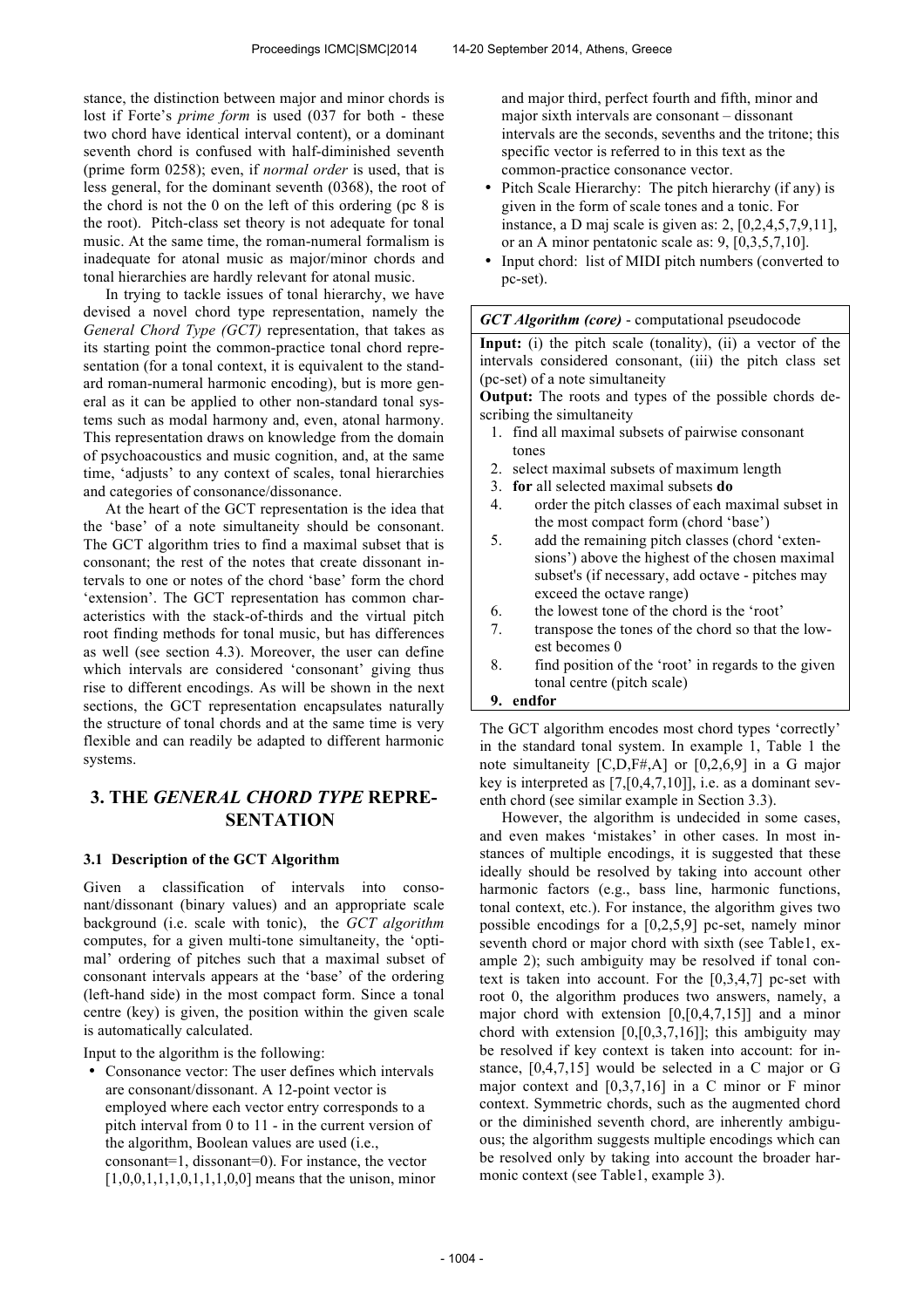|                        | Example 1     |                                   | Example 2                                 | Example 3                                     |  |
|------------------------|---------------|-----------------------------------|-------------------------------------------|-----------------------------------------------|--|
| Tonality - key         |               | G: $[7, [0, 2, 4, 5, 7, 9, 11]]$  | C: $[0, [0, 2, 4, 5, 7, 9, 11]]$          | C: $[0, [0, 2, 4, 5, 7, 9, 11]]$              |  |
| Cons. Vector           |               | [1, 0, 0, 1, 1, 1, 0, 1, 1, 1, 0, | [1, 0, 0, 1, 1, 1, 0, 1, 1, 1, 0, 0]      | [1, 0, 0, 1, 1, 1, 0, 1, 1, 1, 0, 0]          |  |
| Input                  |               | 0 <sup>1</sup>                    | [50, 60, 62, 65, 69]                      | [62, 68, 77, 71]                              |  |
| pc-set                 |               | [60, 62, 66, 69, 74]              | [0, 2, 5, 9]                              | [2, 5, 8, 11]                                 |  |
|                        |               | [0, 2, 6, 9]                      |                                           |                                               |  |
| Maximal subsets        |               | [2, 6, 9]                         | $[2, 5, 9]$ and $[5, 9, 0]$               | $[2, 5]$ , $[5, 8]$ , $[8, 11]$ , $[2, 11]$   |  |
| Narrowest range        |               | [2, 6, 9]                         | $[2, 5, 9]$ and $[5, 9, 0]$               | $[2, 5]$ , $[5, 8]$ , $[8, 11]$ , $[2, 11]$   |  |
| Add extensions         |               | [2, 6, 9, 12]                     | $[2, 5, 9, 12]$ and $[5, 9, 0, 14]$       | all rotations of $[2,5,8,11]$                 |  |
| Lowest is root         |               | $2$ (note D)                      | 2 and 5 (notes $D & F$ )                  | $2,5,8,11$ (resp. for each rotation)          |  |
| Chord in root position |               | [2, [0, 4, 7, 10]]                | $[2, [0, 3, 7, 10]] \& [5, [0, 4, 7, 9]]$ | $[X,[0,3,6,9]]$ , where $X \in \{2,5,8,11\}$  |  |
| Relative to key        |               | [7, [0, 4, 7, 10]]                | $[2, [0, 3, 7, 10]] \& [5, [0, 4, 7, 9]]$ | $[X, [0,3,6,9]]$ , where $X \in \{2,5,8,11\}$ |  |
| Extra                  | Subset overap |                                   | [2, [0, 3, 7, 10]]                        |                                               |  |
| steps:                 | Base in scale |                                   |                                           | [11, [0,3,6,9]]                               |  |

**Table 1.** Examples of applying the GCT algorithm.

Since the aim of this algorithm is not to perform sophisticated harmonic analysis, but rather to find a practical and efficient encoding for tone simultaneities (to be used, for instance, in statistical learning and automatic harmonic generation – see end of Section 4), we decided to extend the algorithm so as to reach in every case a single chord type for each simultaneity (no ambiguity).

#### *GCT Algorithm* **(additional steps)** - for unique encoding

If more than one maximal subsets exist:

- Overlapping of maximal subsets: create a sequence of maximal subsets by ordering them so as to have maximal overlapping between them and keep the maximal subset that appears first in the sequence (chord's base)
- Chord base notes are scale notes: prefer maximal subset that contains only pcs that appear in the given scale (tonal context) – i.e. avoid non-scale notes in the chord base (this rule is rather arbitrary and is under consideration)
- if neither of the above give a unique solution, chose one encoding at random

*Additional adjustment:* for dyads, in a tonal context, prefer perfect fifth over perfect fourth, and prefer seventh to second intervals

The additional steps select chord type [2, [0,3,7,10]] in example 2, Table1 (maximal overlapping between two maximal subsets), and [11, [0,3,6,9]] in example 3, Table 1 (last pitch-class is Ab that is a non-scale degree in C major).

#### **3.2 Formal description of the Core GCT Algorithm**

The proposed algorithm for extracting the computation of GCT receives a simultaneity of pitches that are transformed into pitch classes and produces a chord type relative to a key, namely the *root*, the *base* and the *extension*, which specify qualitative information about the chord that more precisely describes this simultaneity. A detailed description of the algorithm follows, based on an example input simultaneity. Suppose that the input set of notes results in the pc-set [0, 2, 6, 9], which could be described as a D major chord with minor seventh regarding the tonal music environment – described by the  $v = [1, 0, 0, 1]$ , 1, 1, 0, 1, 1, 1, 0, 0] consonance vector. Therefore, the algorithm should produce an output in the form: [r, [b],  $[e] = [2, [0, 4, 7], [10]].$ 

By utilising the input pc-set and given a consonance vector that represents a selected music idiom (in this example the consonance vector is  $v = [1, 0, 0, 1, 1, 1, 0, 1, 1]$ 1, 1, 0, 0]), a binary matrix is constructed that is denoted as *B*. Each row and column of *B* represents a pitch class of the input chord, while a matrix entry is 1 or 0, signifying whether the pair of row and column pcs are consonant or dissonant respectively – according to the current consonance vector. Strictly, if the consonance vector is denoted as *v* and the input pcset as *p*, then  $\forall$  i,  $j \in \{1, 2, \ldots,$  $length(p)$ }

$$
B_{ij} = c_{|p_i - p_j|} \tag{1}
$$

where the function length $(x)$  return the length of vector  $x$ . The *B* matrix in the discussed example, where  $p = [0, 2, 1]$ 6, 9], is the following:

$$
\begin{pmatrix}\n1 & 0 & 0 & 1 \\
0 & 1 & 1 & 1 \\
0 & 1 & 1 & 1 \\
1 & 1 & 1 & 1\n\end{pmatrix}
$$
\n(2)

Afterwards, a tree is constructed for each of the rows of *B*. The root node of these trees is the pitch class that corresponds to the respective row, while their branches from leaves to nodes include pitch classes that are pairwise consonant (according to *υ*). The construction of the tree that corresponds to the  $i$ –th element of  $p$ , is implemented by recursively traversing *B* in a depth–first–search (DFS) fashion, beginning from the *i*–th row and following the paths 'circumscribed' by the occurrences of units. Such a traversal is exhibited in Table 2 for the second row of the current example's *B* matrix. This step's outcome is a collection of trees, each of which corresponds to a row of *B*. The trees of the current example are shown in Table 3.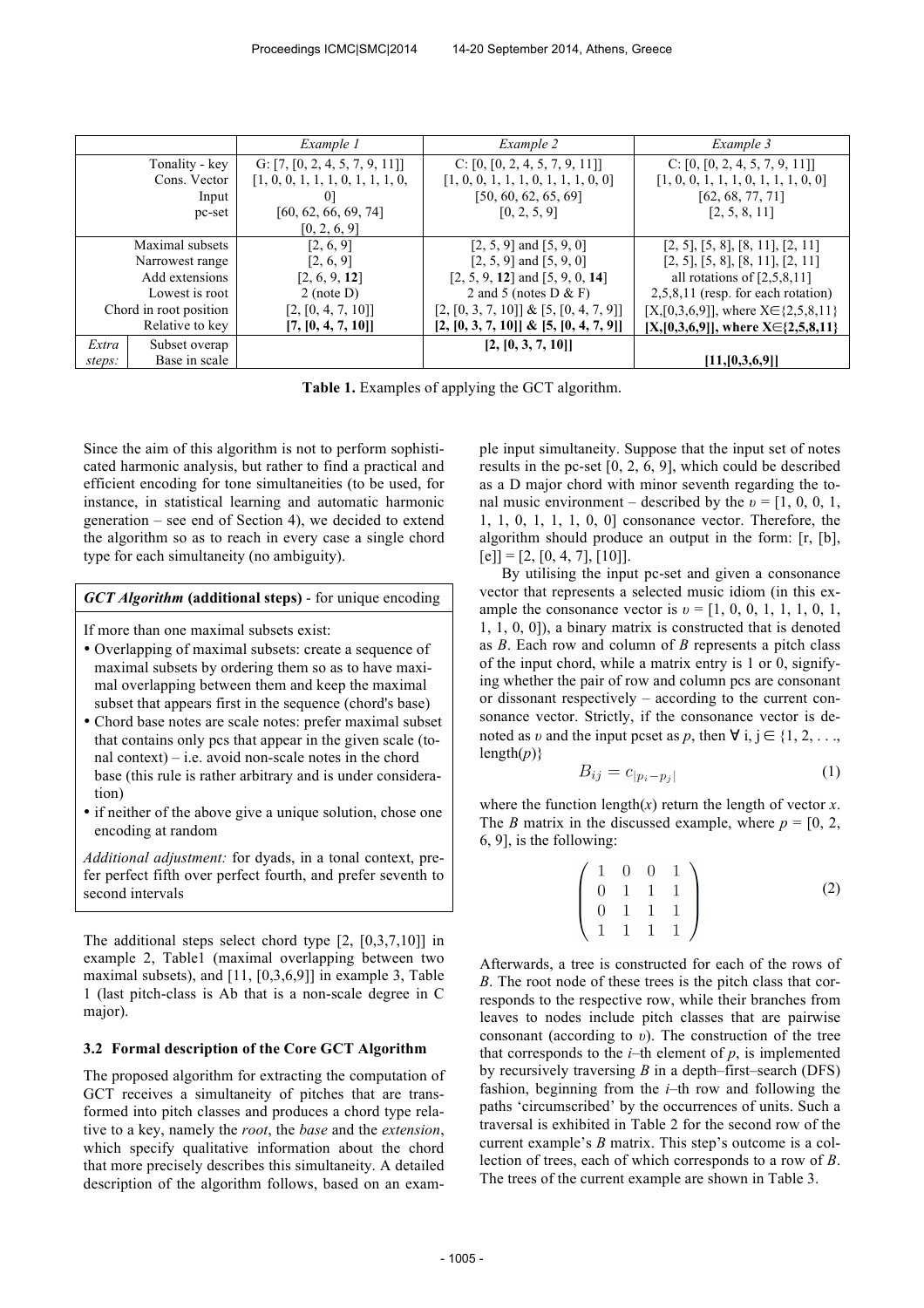

**Τable 2.** The steps of the algorithm when scanning the path of the second row.

| line 1 | line 2 | line <sub>3</sub> | line 4 |
|--------|--------|-------------------|--------|
|        | 2      |                   |        |
| U      |        | O                 |        |
|        | 69     |                   | q      |
| Q      |        |                   |        |
|        | o      |                   |        |

**Table 3**. All the trees for the current example. The maximal path is highlighted with boldface typesetting.

After the application of the above procedure, the paths from root to leaves with maximal length are kept either as the output chord candidates, or for further processing in the steps described in the remaining of this section. In the current example there is a single maximal path ([2, 6, 9]), which is highlighted with boldface typesetting (Table 3). After the longest path has been extracted, the pitch classes that constitute it, are recombined in their most compact form, which in the current example is [2, 6, 9] (unaltered). The pitch class 0 of the initial [2, 6, 9] pc-set is considered as an *extension*. Thereby, the simultaneity [0, 2, 6, 9] is circularly shifted to [2, 6, 9, 12], disregarding the fact that pitch classes can take integer values between 0 and 11. In turn,  $[2, 6, 9, 12]$  is transformed to the following [r, [b], [e]] denotation: [2, [0, 4, 7], [10]]. This denotation clarifies that the simultaneity [0, 2, 6, 9] is actually a major chord (base [0, 4, 7]) with a minor seventh (extension [10]) and fundamental pitch class 2, (i.e. D7). As the tonal context is given as input, for instance G major key, the absolute chord type [2, [0,4,7,10]] (i.e. D7 chord) is converted to relative chord type, i.e., [7,[0,4,7,10]] which means dominant seventh in G major. This is equivalent to the roman numeral analytic types.

#### **3.3 An example analysis with GCT**

An example harmonic analysis of a Bach Chorale phrase illustrates the proposed GCT chord representation (Figure 2). For a tonal context, chord types are optimised such that pcs at the left hand side of chords contain only consonant intervals (i.e.  $3^{\text{rds}}$  &  $6^{\text{ths}}$ , and Perfect  $4^{\text{ths}}$  &  $5^{\text{ths}}$ ). For instance, the major  $7<sup>th</sup>$  chord is written as [0,4,7,10] since set [0,4,7] contains only consonant intervals whereas 10 that introduces dissonances is placed on the righthand side – this way the relationship between major chords and major seventh chords remains rather transparent and is easily detectable. Within the given D major key context it is simple to determine the position of a chord type in respect to the tonic – e.g.  $[7, [0,4,7,10]]$ means a major seventh chord whose root is 7 semitones above the tonic, amounting to a dominant seventh. This

way we have an encoding that is analogous to the standard roman numeral encoding (Figure 2, top row). If the tonal context is changed, and we have a chromatic scale context (arbitrary 'tonic' is 0, i.e. note C) and we consider all intervals equally 'consonant', we get the second GCT analysis in Figure 1 which amounts to normal orders (not prime forms) in a standard pc-set analysis – for tonal music this pc-set analysis is weak as it misses out important tonal hierarchical relationships (notice that the relation of the dominant seventh chord type to the plain dominant chord is obscured). Note that relative 'roots' to the 'tonic' 0 are preserved as they can be used in harmonic generation tasks.

|                                    |               | ь             |           |                 |                  | ŕ.        |
|------------------------------------|---------------|---------------|-----------|-----------------|------------------|-----------|
|                                    |               |               |           |                 |                  |           |
|                                    |               |               |           |                 |                  |           |
|                                    |               |               |           |                 |                  |           |
| Roman Numeral Analysis:            |               |               |           |                 |                  |           |
| D major                            | <sub>16</sub> | $vii_0^6$     |           | ii <sup>6</sup> | $V^7$            |           |
| GCT Analysis (tonal major profile) |               |               |           |                 |                  |           |
| 2, [0, 2, 4, 5, 7, 9, 11]          | 0,[0,4,7]     | 11, [0, 3, 6] | 0,[0,4,7] | 2,[0,3,7]       | 7, [0, 4, 7, 10] | 0.10.4.71 |
| Pc-Set Analysis (chromatic scale): |               |               |           |                 |                  |           |
| normal orders                      | [0, 4, 7]     | [0,3,6]       | [0, 4, 7] | [0, 3, 7]       | [0, 2, 6, 9]     | [0, 4, 7] |
| prime forms                        | [0,3,7]       | [0,3,6]       | [0, 3, 7] | [0,3,7]         | [0,3,6,8]        | [0, 3, 7] |
| GCT Analysis (atonal profile)      |               |               |           |                 |                  |           |
| [0,1,2,3,4,5,6,7,8,9,10,11]        | 2,[0,4,7]     | 1,[0,3,6]     | 0,[0,4,7] | 4,[0,3,7]       | 7, [0, 2, 6, 9]  | 2,[0,4,7] |

J.S.Bach - Chorale 54 (Lobt Gott, ihr Christen, allzugleich) in G major - 2nd phrase

**Figure 2** Chord analysis of a Bach Chorale phrase by means of traditional roman numeral analysis, pc-sets and two versions of the GCT algorithm.

For practical reasons of space in the musical illustrations, the form [r,[b],[e]] is not preserved: the base and extension is concatenated and brackets are omitted. For instance: [7,[0,4,7],[10]] may be depicted as 7,[0,4,7,10] or even as 7.04710.

# **4. HARMONIC ENCODING & ANALYSIS WITH THE GCT**

The GCT algorithm has been applied to tonal extracts from standard tonal pieces, such as Bach Chorales, but additionally it has been tested out on harmonic structures from diverse harmonic idioms. Some examples are presented below to give an idea of the potential of the GCT representation. Strong points of the encoding are given along with weaknesses. Some aspects of the analysis are difficult to judge in some idioms and further study in required.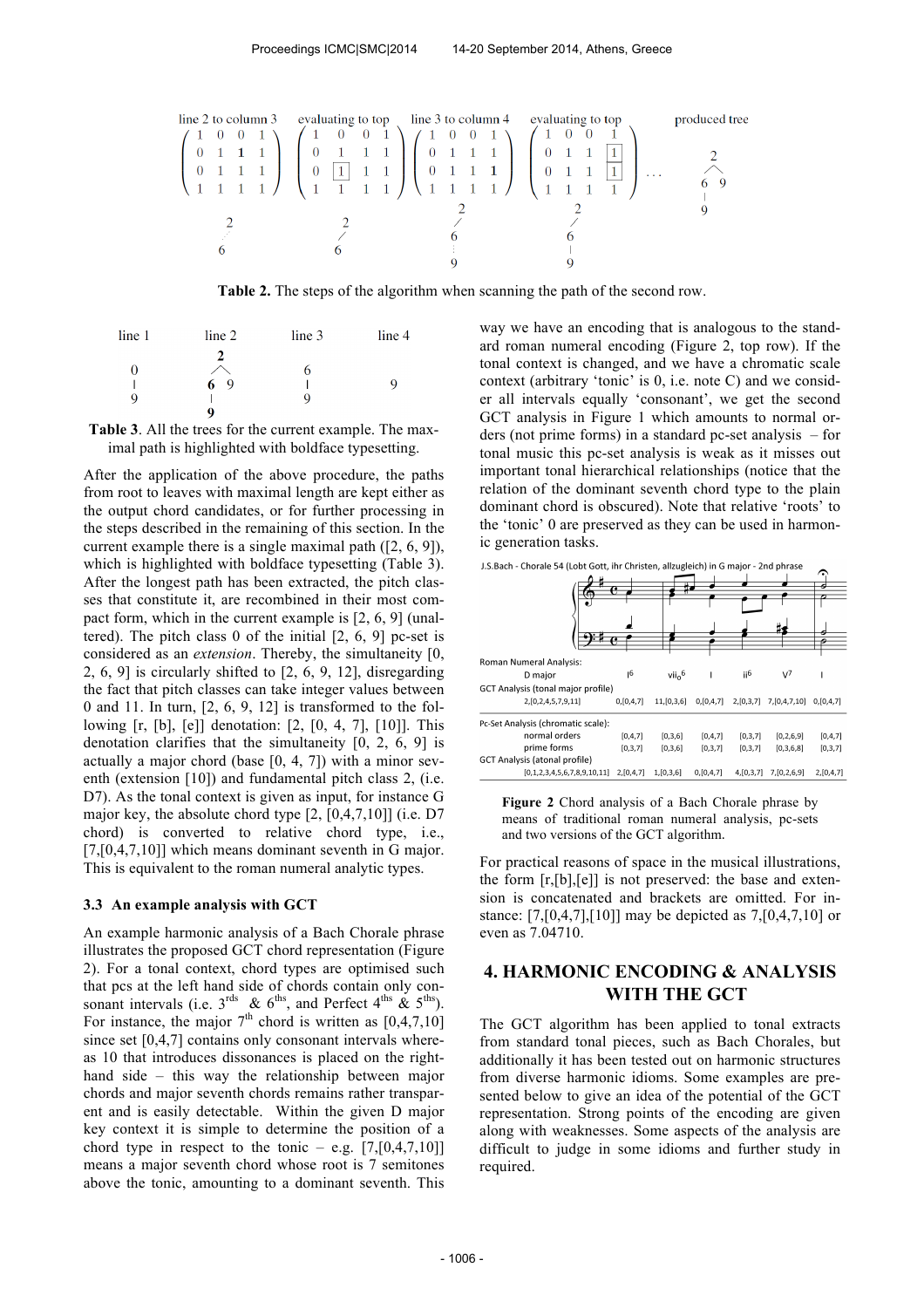#### **4.1 GCT Encoding Examples**

In common-practice tonal music, GCT works very well. Mistakes are sometimes made in case of symmetric chords such as the diminished seventh chord or the augmented triad. In the case of the half diminished seventh chord GCT 'prefers' to label it as a minor chord with added sixth instead of a diminished chord with minor seventh. Chords that include chromatic notes such as the German sixth, Italian sixth, Neapolitan sixth are encoded consistently even though not necessarily coinciding with analytic interpretations by theorists (the French sixth is more tricky as it is a symmetric chord and GCT finds two equally prominent 'roots').

Below, a number of examples are presented that illustrate the application of the GCT algorithm on diverse harmonic textures. The first example (Figure 3) is taken from the first measures of Beethoven's *Moonlight Sonata*. In this example, GCT encodes classical harmony in a straightforward manner. All instances of the tonic chord inverted or not (i.e., C# minor) are tagged as 0,[0,3,7] and [10] is added when the  $7<sup>th</sup>$  is present; the dominant seventh is 7,[0,4,7,10] and it appears once without the fifth [7]; the fourth chord is a Neapolitan sixth and it is encoded as 1,[0,4,7] which means major chord on lowered second degree (Db major chord in the C# minor key).



**Figure 3** Beethoven, Sonata 14, op.27-2 (reduction of first five measures). Top row: roman numeral harmonic analysis; bottom row: GCT analysis. GCT successfully encodes all chords, including the Neapolitan sixth chord (fourth chord).

In the example of Figure 4 a tonal chord progression by G. Gershwin is presented. Chromaticism is apparent in this passage. The GCT 'agrees' with the roman numeral analysis of the excerpt including the Italian sixth chord that is labelled as 8,[0,4,10], and it even labels the chord that was left without a roman numeral tag by the analyst (see question mark) encoding it as a minor chord with sixth on the flattened sixth degree (Gb-Bbb-Db-Eb) (Note: actually it could be even encoded as a halfdiminished  $7<sup>th</sup>$  on the fourth degree Eb-Gb-Bbb-Db).





Figure 5 illustrates an Early Renaissance example of fauxbourdon by G. Dufay. Parallel motion of voices is typical in this idiom. The GCT labels correctly all dyads and triads, taking into account musica ficta that produces rather unusual chord progressions in regards to standard tonal harmony.



**Figure 5.** G. Dufay's *Kyrie* (reduction) - first phrase in A phrygian mode that exemplifies parallel motion in fauxbourdon and a phrygian cadence (early Renaissance). GCT correctly identifies and labels the open fifths as well as the triadic chords.

In Figure 6 an example from the polyphonic singing tradition of Epirus is presented. This very old 2-voice to 4 voice polyphonic singing tradition is based on the anhemitonic pentatonic pitch collection and more specifically the pentatonic minor scale that functions as source for both the melodic and harmonic content of the music. A unique harmonic aspect of these songs is the unresolved dissonances (major second and minor seventh intervals) at structurally stable positions of the pieces (e.g. cadences). In the example two GCT versions are presented: the first (top row) depicts the encoding for the standard consonance vector and the second (bottom row) presents the GCT labelling that considers additionally major seconds and minor sevenths as 'consonant' (it is the same as for the 'atonal' consonance vector as no minor seconds and major sevenths exist in the idiom). It is interesting to note that for the standard consonance vector almost all chords have the drone tone as their root. On the other hand, in the second encoding different relations between chords become apparent (e.g.  $10, [0,2,5]$  and  $10, [0,2,5,7]$ ) and also an oscillation of the chord 'root' between the tonic and a note a tone lower is highlighted. Polyphonic songs from Epirus are the focus of a different study [19].



**Figure 6** Excerpt from a traditional polyphonic song from Epirus. Top row: GCT encoding for standard common-practice consonance vector; bottom row: GCT encoding for atonal harmony – all intervals 'consonant' (this amounts to pc-set 'normal orders')

#### **4.2 Learning and generation with GCT**

In a current study, the GCT representation has been utilised in automatically analysing and encoding scores (actually, harmonic reductions of scores) from diverse idioms, and then employing this extracted information for melodic harmonisation. In [20] the authors discuss the utilization of a well–studied probabilistic methodology, namely, the hidden Markov model (HMM) methodology, in combination with constraints that incorporate fixed beginning and ending chords and intermediate anchor chords; to this end, a constrained HMM (CHMM) is developed. This work is motivated by the fact that the be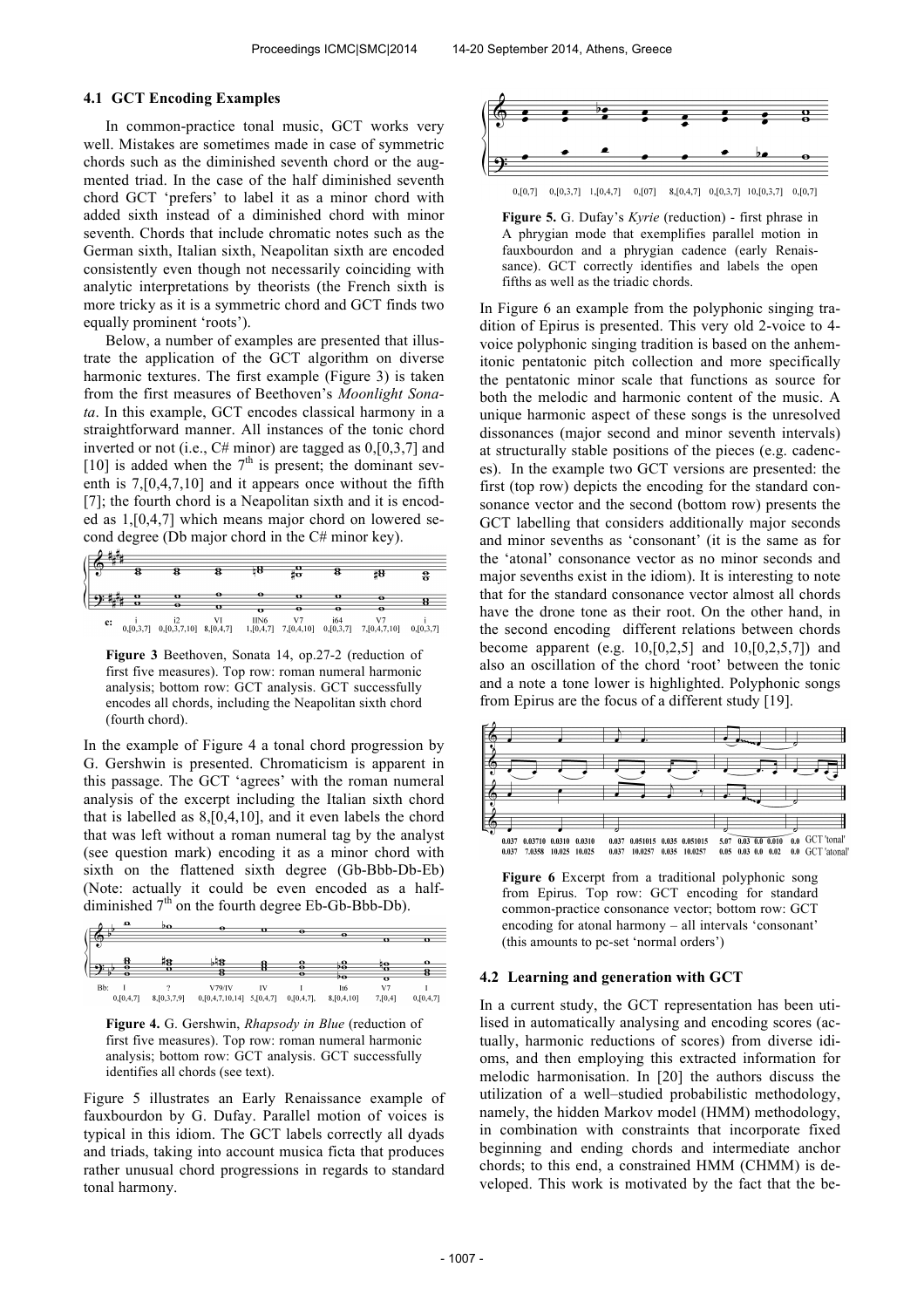ginning and the cadence of a phrase/piece is characteristic of its structural identity; such characteristic structural points in pieces can be modelled using higher-level hierarchical models (e.g. probabilistic grammars). Additionally, the CHMM methodology allows for the manual insertion of intermediate chords, providing alternative harmonisations that comply with specific constraints.

The reported results indicate that the CHMM method, harnessed with the novel General Chord Type (GCT) algorithm, functions effectively towards convincing melodic harmonisations in diverse idioms. In Figures 7 & 8, two examples of melodic harmonisation are illustrated for a Bach chorale melody and for a traditional melody from Epirus. In both cases, the system has been trained on a corpus of harmonic reductions of pieces in the idiom, and, then, used to generate new melodic harmonisations. The results are very good: the Bach chorale harmonisation is typical of the style and at the same time not trivial (uses secondary dominants that enrich the harmonisation); the Epirus melody harmonisation is close to the style of polyphonic singing (if additional melodic and rhythmic elements were added the phrase would become rather typical of the idiom).



**Figure 7.** Automatically generated GCTs for a Bach Chorale melody employing a HMM for fixed boundaries (first and last chords are given). Voice leading has been arranged manually.



 $[0, [0, 10]] \ [7, [0, 5, 10]] \ [0, [0, 3, 10]] \ [0, [0, 7]] \ [5, [0, 7]] \ [0, [0, 3, 10]] \ [0, [0]] \ [0, [0, 10]]$ 

**Figure 8.** Automatically generated GCTs for an Epirus melody (reduced version) employing a HMM for fixed boundaries. Voice leading has been arranged manually.

#### **4.3 Discussion and future development**

The current version of GCT encodes only the chord type and the relative position of its 'root' to the local tonic of a given scale. However, it can readily be extended to incorporate explicit information on chord inversions (i.e. bass note position), on scale degrees (chromatic notes that do not belong to the current scale can be tagged so that indirectly scale degrees are indicated), and, even, on voice-leading (for instance, motion of bass, or even for note extensions that may require resolution by downwards step-wise motion). A rich chord representation should embody such information.

The organisation of tones by GCT for the 'standard' consonance vector gives results quite close to those produced by the stack-of-thirds technique, as implicit in the latter is consonance of thirds and fifths (as two thirds sum up to a fifth). Some difference are:

- the stack-of-thirds approach usually requires traditional note names (that allow enharmonic spellings) whereas the GCT is based on pitch classes (no direct explicit link to a scale). For instance, GCT considers the chord CEG# or CEAb  $([0,4,8])$  as consonant since its intervals are pairwise consonant<sup>1</sup>, i.e. two 4 semitone intervals (major thirds) and one 8 semitone interval (minor sixth or augmented fifth) with root any one of the three tones; stack-of-thirds determines C as the root in the first case and Ab in the second case. The GCT algorithm misses out on sophisticated tonal scale information but is still informative at the same time being simpler, and easier to implement.
- in the standard consonance vector version of GCT, diminished fifths are not allowed whereas in the stack-of-thirds approach all fifths are allowed. For instance, the root of the half-diminished chord BDFA is B according to the stack-of-thirds whereas GCT considers D as the root and B as a sixth above the root (DFAB), i.e. diminished triads are not consonant chords according to CGT. Of course, the consonance vector in GCT may be altered so that the tritone is also consonant in which case the two approaches are closer.
- the stack-of-thirds method allows empty third positions in the lower part of the stack whereas GCT always prefers to have a compact consonant set of pitches at the bottom. For instance, a chord comprising of notes: CEFG  $([0,4,5,7])$  will be arranged as FCEG by the stack-of-thirds technique and CEGF ([0,4,7,17]) by GCT.

In relation to the virtual pitch root finding method, the proposed approach differs in that minor thirds are equally consonant to major thirds allowing equal treatment of major and minor chord (as opposed to the virtual pitch approach that is biased towards major thirds due to the structure of the harmonic series).

It is also possible to redesign the GCT algorithm altogether so as to make use of non-binary consonance/dissonance values allowing thus a more refined consonance vector. Instead of filling in the consonance vector with 0s and 1s, it can be filled with fractional values that reflect degrees of consonance derived from perceptual experiments (e.g., [21]) or values that reflect culturally-specific preferences. Such may improve the algorithm's performance and resolve ambiguities in certain cases (future work).

### **5. CONCLUSIONS**

In this paper a new representation of chord types has been presented that adapts to diverse harmonic idioms allowing the analysis and labelling of tone simultaneities in any harmonic context. The *General Chord Type (GCT)*

j

 $1$  Question: why is the augmented triad considered dissonant when all its tones are pairwise consonant?